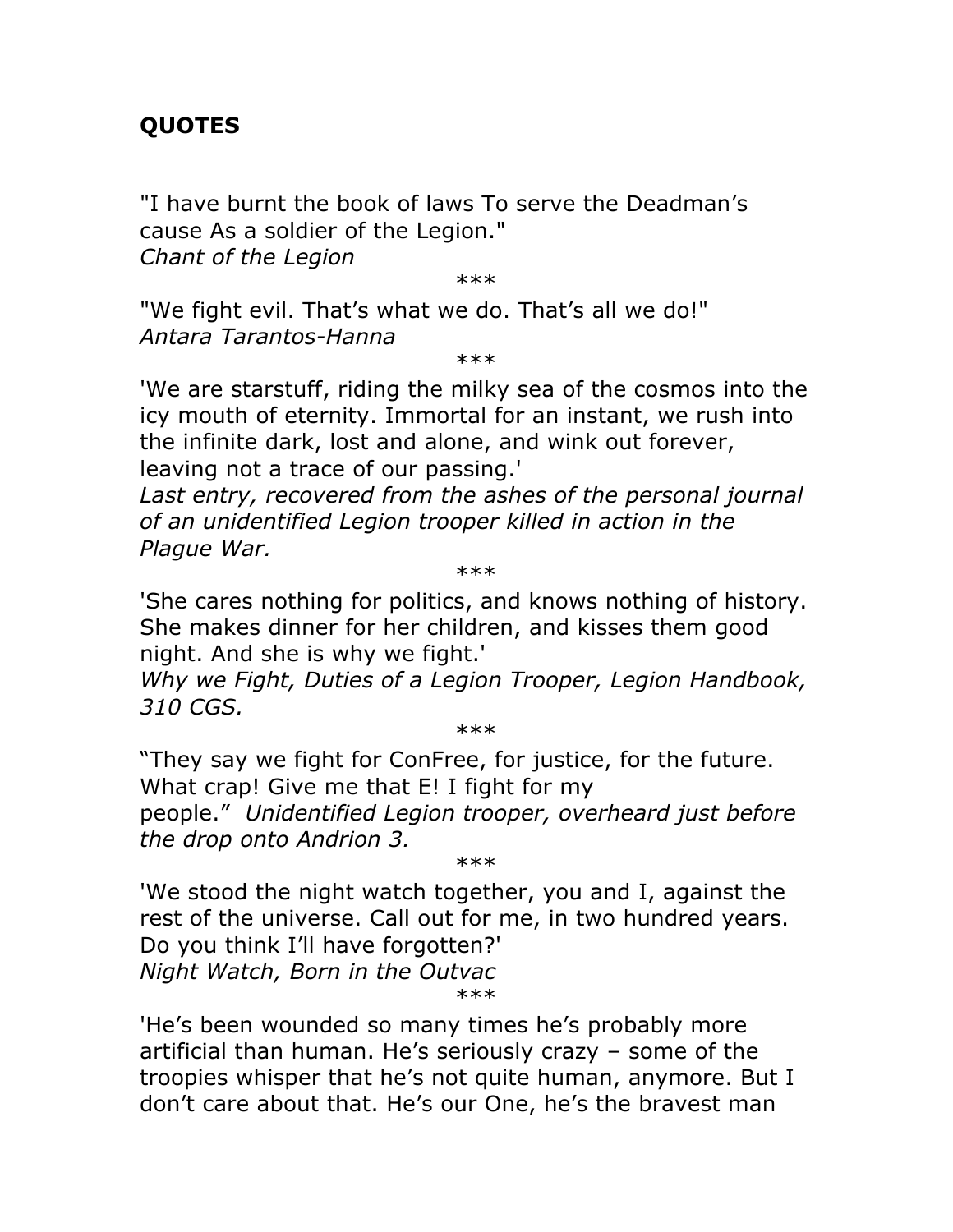I've ever known, and we'll follow him anywhere. We'll go straight into Hell if he wants, and shoot Satan right between the eyes.'

*'Our One' – excerpt from the personal journal of Thinker (Beta Three).*

\*\*\*

"The first duty of every ConFree citizen is to fight tyranny. If ConFree itself ever becomes tyrannical, it is to be violently overthrown. Don't ever forget the citizens of ConFree are at the top of the chain of command, not at the bottom. You are at the bottom!"

*Legion Handbook, Duties of a Legion Trooper, 310 CGS* \*\*\*

"Mom, I know you miss me. I miss you too, but you must understand. Beta One says that what we are doing is important – more important than any individual person. He says billions will live in peace and comfort, because of the Legion. 'Because of you,' he said. We're soldiers of the future, fighting for children not yet born. I think of those children a lot. All those children, growing up in peace and comfort while I'm way out here. Beta One says we'll not survive, but the race will survive. Oh Mom, I'm not unhappy I did this. Please don't be sad if anything happens. I know I'm doing the right thing."

*Priestess (Beta Nine), personal star tracer home, 312 CGS* \*\*\*

"Our mission against the O's is clear -- victory or death. Failure means extinction for our species."

*Veltros Training Command -- Weapons Introduction, 312 CGS*

\*\*\*

"The DefCorps trooper is tenacious and skilled. He does not fight for the System, but for himself and his comrades. In most cases he will not stop until you kill him. Respect your enemy!"

*Veltros Training Command -- Weapons Introduction, 312 CGS*